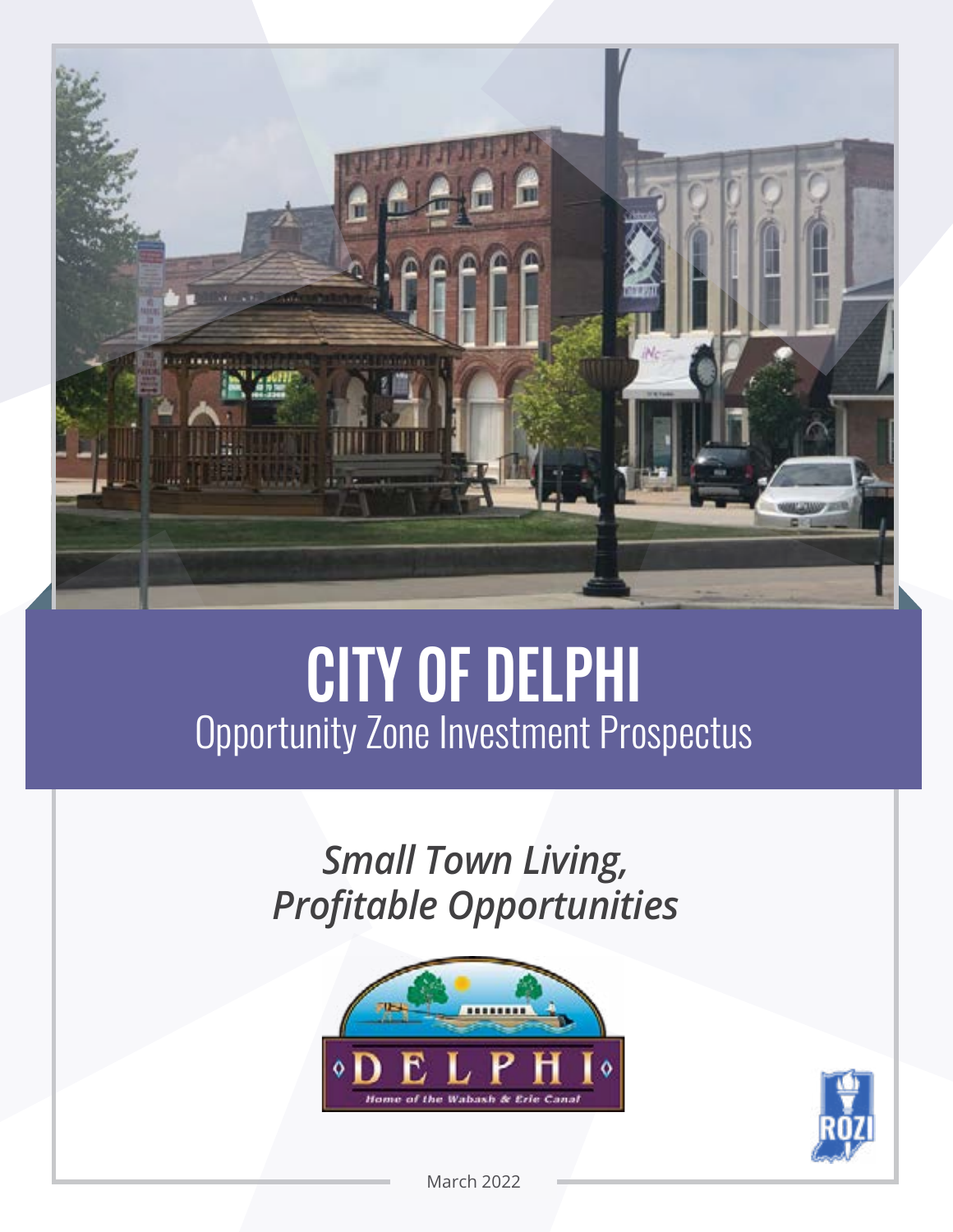



**Anita Werling** *Mayor of Delphi*

Founded in 1828, Delphi is the county seat of Carroll County and is located at the confluence of Deer Creek and the Wabash River. Transportation is an important aspect of our history from early waterways to the first state highway. The Wabash & Erie Canal dug through the area in the 1840s; the railroads arrived in 1858; the Interurban electric railway emerged in the 1930s. Today, we have a four-lane Hoosier Heartland Highway (SR-25) with three Delphi exits--all within minutes of I-65.

Known also as the "Home of the Wabash & Erie Canal," Delphi touts a world-class Canal Interpretive Center bringing the canal experience to life. The Delphi – a replica packet boat with tourists as its modern-day cargo traverses a rewatered section of the canal. Architectural gems from the 19th- and early 20th-century make up the downtown commercial center listed in the National Register as the Delphi Courthouse Square Historic District. Through the Stellar Communities program in 2013-17, the commercial district was transformed. Nearly all buildings participated in façade restorations reviving architectural details and historic color palettes. Pedestrian-friendly streetscapes with wide sidewalks, attractive pavers, traffic bump outs, historic lighting poles, and planting beds add to the downtown's appeal. The jewel at its center is the 19th-century Delphi Opera House restored in 2015 as a community center and performing arts venue now drawing thousands of patrons annually into the downtown. The vibrant downtown features several restaurants, boutiques, art galleries, a variety store, and more. Adding to heritage and cultural assets are recreational amenities including 14 miles of groomed hiking and biking trails and five public parks. For a community of only 3,000 in a county of just 20,000, Delphi punches way above its weight class in both Quality of Life and Quality of Place!

Delphi honors its history and heritage while intentionally planning and delivering for future residential, commercial, and industrial growth and economic development. The city just completed a \$13 million drinking water improvement project adding wells, storage tanks, and pumping stations to supply Delphi's water needs for decades to come. Next up is a \$3 million wastewater project with planning underway for a major expansion to double the capacity of the current plant within the next five years. Rounding out infrastructure enhancement is a fiber project that will make broadband available to every business and residence in our community. A comprehensive plan and an update to our zoning ordinances are currently underway along with developer guidelines to streamline the process for new investments. We strive to keep our community progressing while not losing sight of our past.

We invite you to invest and grow with us!

huta Lilledin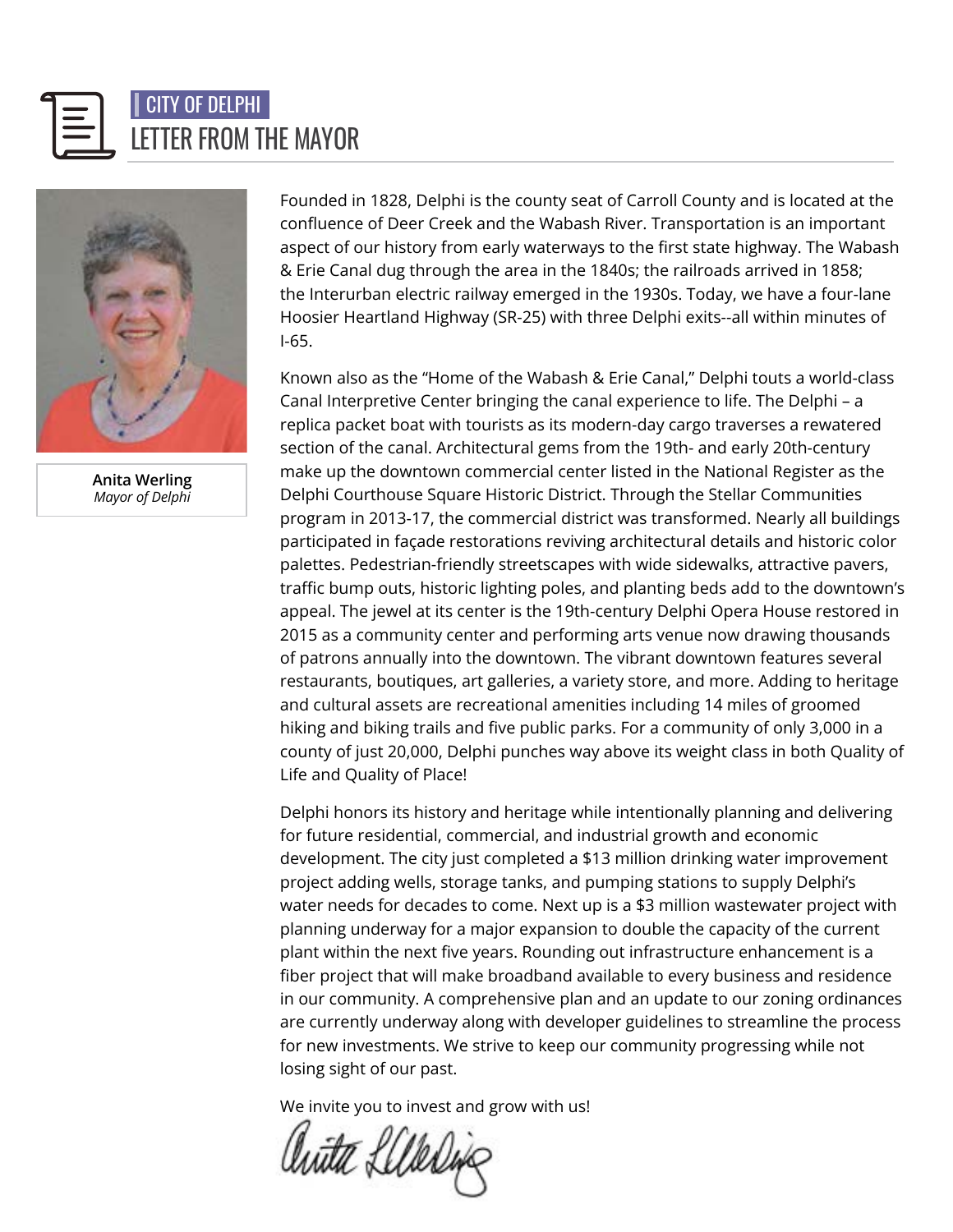

# TABLE OF CONTENTS CITY OF DELPHI

| Introduction                                                    | 4  |
|-----------------------------------------------------------------|----|
| <b>Key Assets</b>                                               | 5  |
| Population and Economic Profile                                 | 6  |
| Project 1 - Burnbrae Farms Residential                          | 7  |
| Project 2 Site A - Historic Office/Retail Space with Apartments | 8  |
| Project 2 Site B - Former Gas Station                           | 8  |
| <b>Current Momentum</b>                                         | 9  |
| <b>Brief History</b>                                            | 10 |
| By The Numbers                                                  | 10 |
| Key Contact & Our Partners                                      | 11 |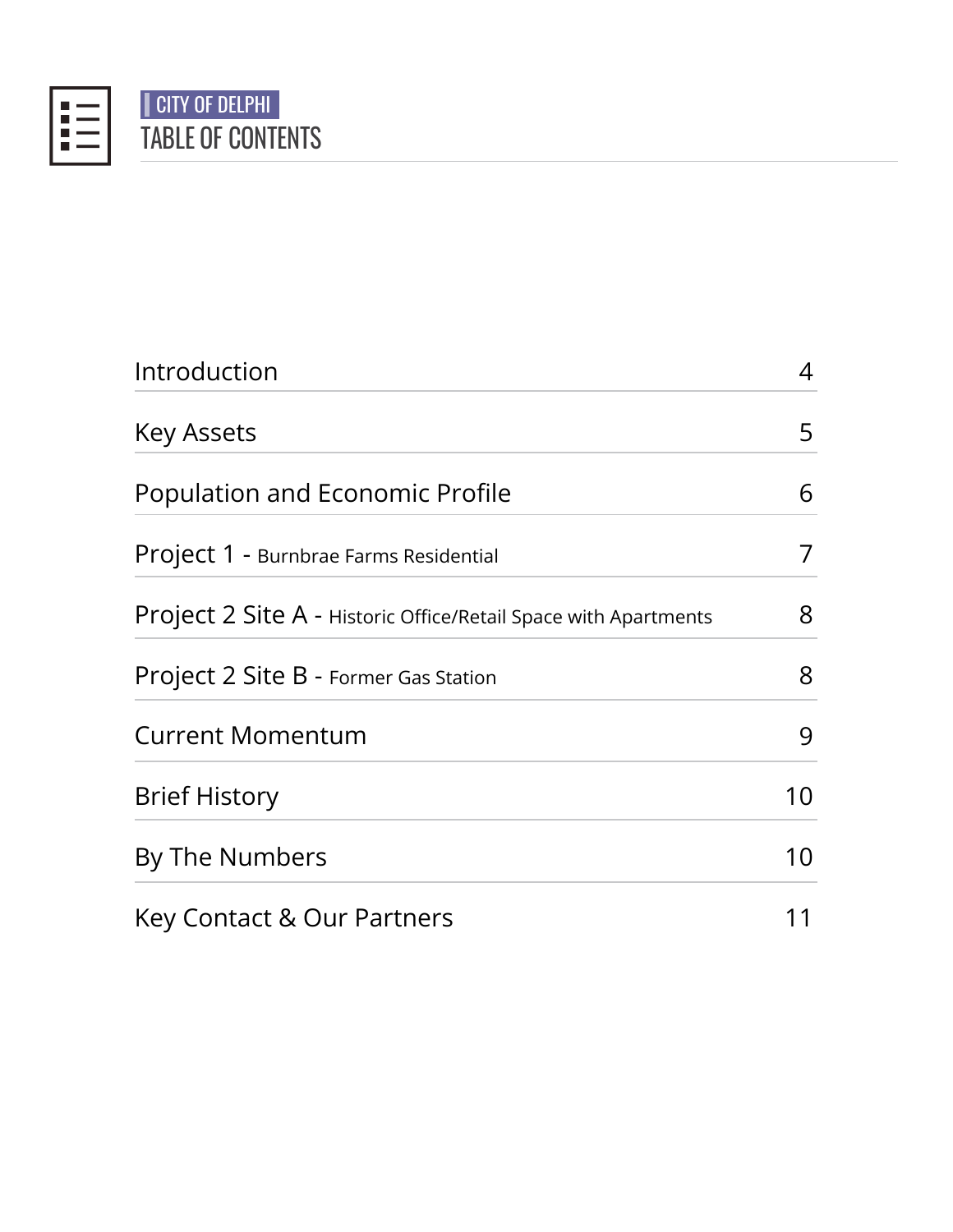# **INTRODUCTION**

## CITY OF DELPHI



# **P** City of Delphi

Carroll County's designated Opportunity Zone is located in the City of Delphi which is the county seat with a population of approximately 3,000 situated along the Hoosier Heartland Highway SR-25 and US-421. Surrounded by prime agricultural land, our largest employer is an agribusiness—Indiana Packers Corporation. Delphi honors its rich cultural and architectural history while utilizing sound planning, infrastructure improvements, and economic development to lay the groundwork for growth. Our investment prospectus highlights key development projects in the downtown and a large potential mixed-use residential development along US-421. Delphi touts quality of place amenities with five public parks, fourteen miles of hiking and biking trails, fine dining, entertainment venues, and a welcoming community. Come invest with us!



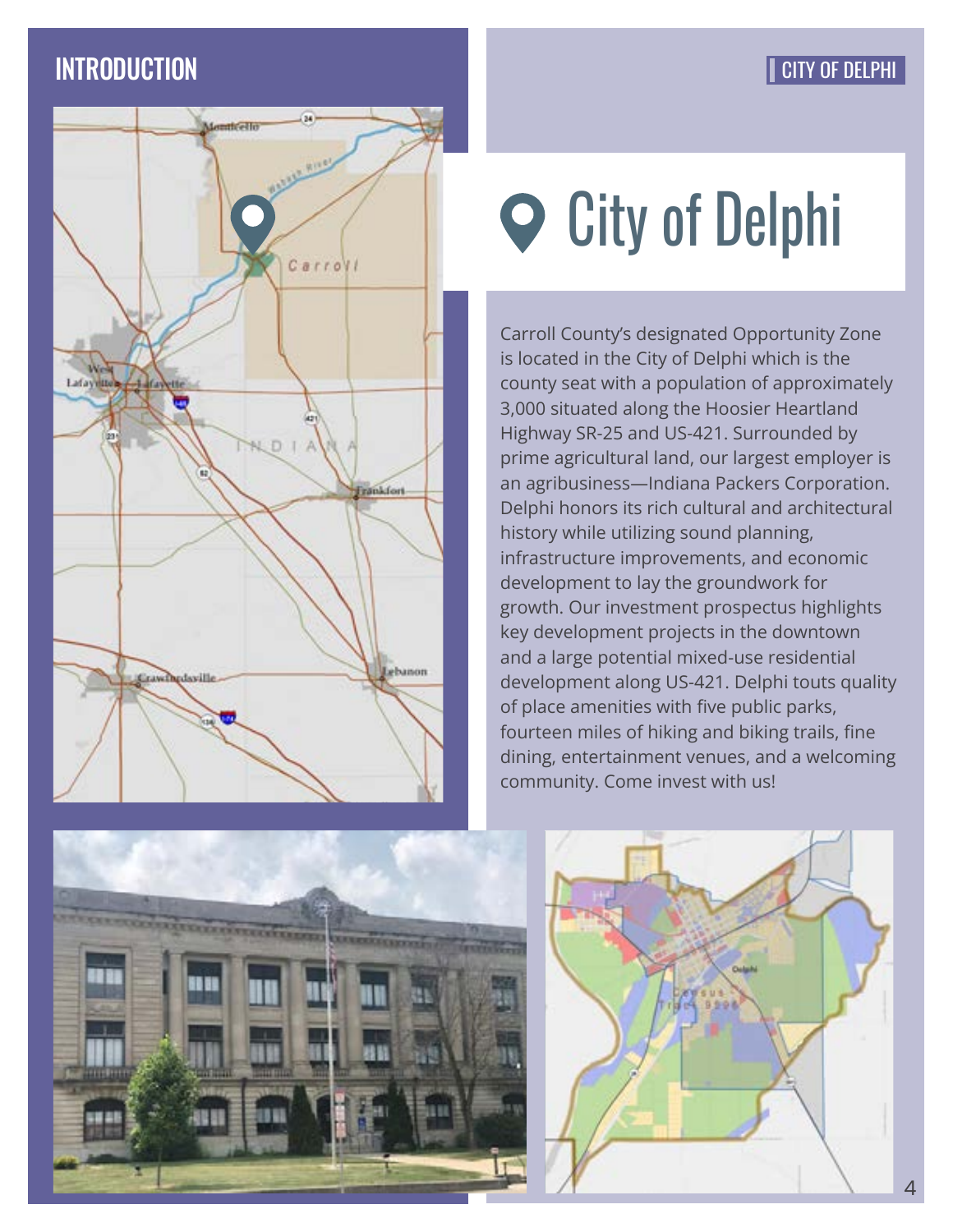# KEY ASSETS

#### CITY OF DELPHI

#### **GEOGRAPHIC LOCATION**

Minutes from the Lafayette/ West Lafayette metro area and 200 miles or less from major urban centers (Indianapolis, Ft. Wayne, Chicago, and Louisville).

#### **HIGHWAYS**

- Interstate 65 18 miles
- US-421 runs through Delphi
- SR-25 3 Delphi exits
- $\cdot$  SR-218  $-$  1 mile north

• Indiana 75 — in Camden

#### **RAIL**

• Norfolk & Southern Railroad

#### **AIR**

- Purdue University 31 miles
- Indianapolis INTL 64 miles
- Delphi Municipal 6 miles
- Flora Municipal 11 miles
- White County 11 miles

#### **UTILITIES**

- Electric Duke Energy
- Natural Gas NIPSCO
- Water Delphi Water Works
- Sanitation Delphi Wastewater Treatment Plant
- Internet Frontier; Sparklight; plus, a new fiber company

#### **EDUCATIONAL QUALITY**

Top ranked public schools based on combined math and reading proficiency test scores. Twenty minutes to Purdue University and Ivy Tech campuses.

#### **CIVIC SPIRIT**

More than 125 nonprofit organizations representing business, community service, education, faith-based, health, youth, and other community-based activities. Delphi and Carroll County are known for their high level of volunteerism with pride and enthusiasm resonates through the organizations!



#### **BUSINESS INCENTIVES**

Commercial and Residential TIF areas, historic tax credits, Riverfront Development District, façade grants, and more.

#### **SMALL BUSINESS ENVIRONMENT**

Over two-thirds of all jobs provided by Stage 1 (2-9 employees) and Stage 2 (10-99 employees) companies. Delphi's Main Street organization and Carroll County Chamber provide networking, promotional, and professional development opportunities.

#### **TECHNOLOGY CORRIDOR**

Member of a nine-county region advancing technological innovation and entrepreneurial activities.

#### **COMMUNITY EVENTS**

Local events held throughout the year including performances at the Delphi Opera House, the Old Settlers Festival, Canal Days, and the Indiana Bacon Festival.

#### **PARKS/TRAILS**

The City of Delphi has five public parks and more than 14 miles of groomed trails. A trail map with descriptions is available at Canal Park, the City Building, and other locations in Delphi.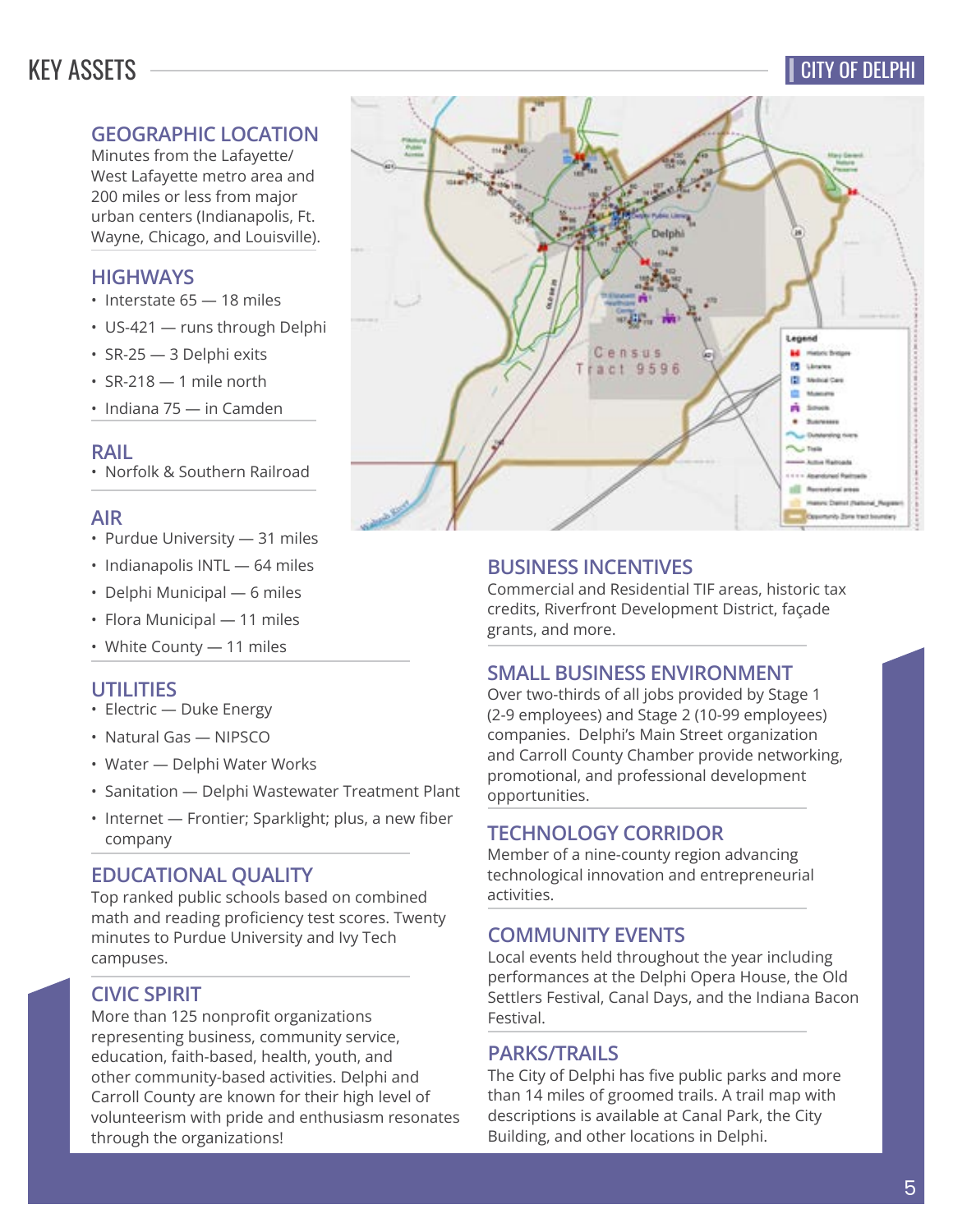# POPULATION & ECONOMIC PROFILE

#### POPULATION **ECONOMICS**



Under 25 30.2% 25-44 22.8% 45-64 27.9%  $65+$  19.1%

**County Population** *(2020)* Number of county residents



**Real Median Household Income** *(2019)*

\$58,965

Adjusted for the effects of inflation





## **Labor Force Participation** *(2019)*

Working-age population in the labor force



#### **Median Age** *(2019)*

**Households** *(2019)*

Total number of households

**Age Structure** *(2019)*

Diversity of residents by age

Median age of the population





8,002

47.7%

#### **Manufacturing** *(2019)*

Average annual earnings for employees



#### **Cost of Living Index** *(2019)*

Cost of living relative to the national average of 100



#### **Home Ownership** *(2019)* Percent of homes owner-occupied





Adults (25+ years old) with some college education or more

**Education** *(2019)*



6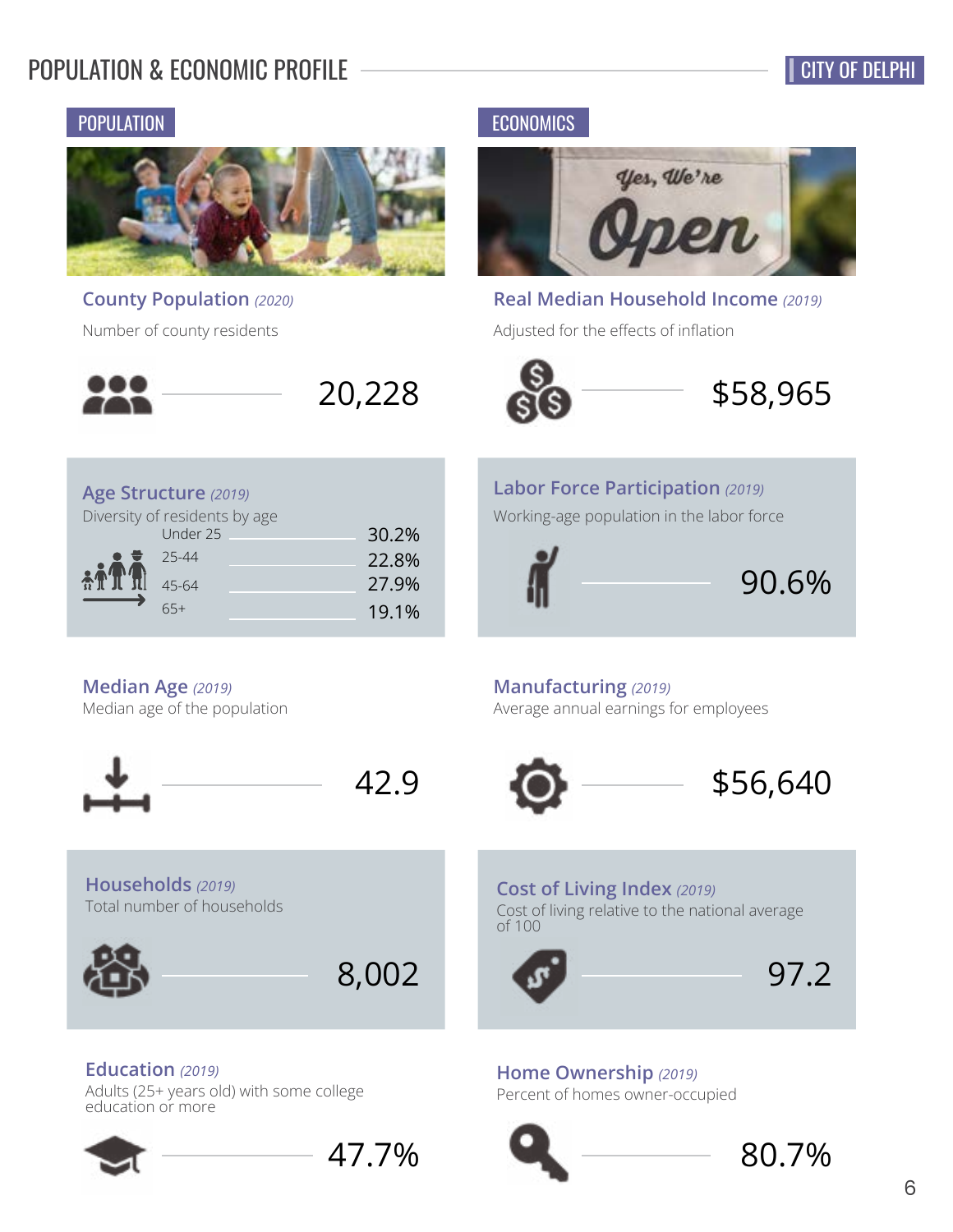# **Burnbrae Farms Residential**

#### ADDRESS

#### **ZONED**

Urban 1

#### AMENITIES

- All utilities and broadband available
- Residential TIF and Rural Opportunity Zone

#### PROPERTY STATUS

Prince William Road, Riley Road, 200 N Mixed use development on 275 acres with potential for:

- Single-family and multi-family residential
- Medical complex, including urgent care facility
- Commercial node with hotel as anchor

#### **CONTACT**

Carroll County EDC, (765) 564-2060



#### **Details**

The Burnbrae Farms Sub-Area Development Plan shown above was commissioned by the City early in 2021 in anticipation that this 275-acre tract would go to auction in late 2021. The plan was adopted as part of the City's comprehensive plan in late 2021 as a development standard. The tract is located diagonally across from the highly ranked Delphi Community School Corporation featuring elementary, middle- and high-school campuses along with sports facilities.

Within this rolling tract is ample space for all levels of single-family and multi-family residential development including townhomes and apartments. Just blocks away from the downtown, this property also includes several hundred feet fronting on US-421 with traffic counts suitable for a hotel and commercial node. An urgent care facility and medical complex is shown on CR 200 N.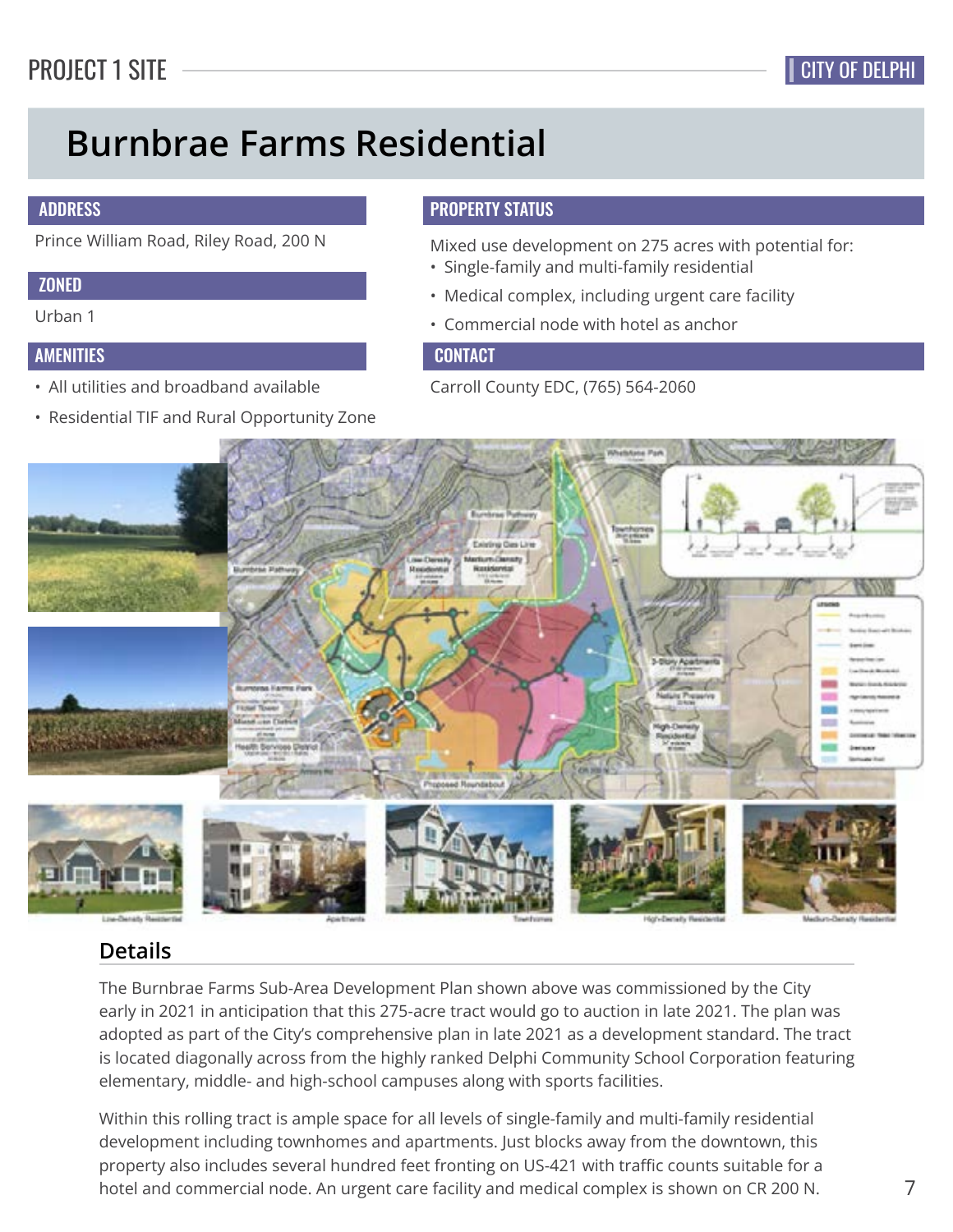# **Site A: Historic Office/Retail Space with Apartments**

#### **Details**

Built in the 1870s, this imposing historic structure is ideally suited for ground-level retail or office space located directly across from the County Courthouse in the pedestrian-friendly commercial district. The building is in the Delphi Riverfront Development District enabling a restaurant to apply for a liquor license. Three upper floors add more than 12,000 sq. ft. for condominiums, apartments, or overnight accommodations. An existing shaft makes adding an elevator a consideration.



# **Site B: Former Gas Station**

#### **Details**

Located on a full quarter block just one block from the Courthouse, this property offers the potential for a mixed-use parking structure with retail on the ground level. A restaurant in this building would be eligible to apply for a liquor license as part of the Riverfront Development District.

In surveys of local businesses and customers, the need for parking is consistently in the top five needs for the downtown. The City is interested in a creative partnership that could make this a financially viable reality.



#### ADDRESS

106 W. Main Street

#### PROPERTY STATUS

Present Delphi Variety Store

#### FUTURE POTENTIAL

- Office/retail on ground level
- Apartments or overnight accommodations on upper stories

#### AMENITIES

- Tax Increment Financing (TIF)
- Opportunity Zone
- Historic Tax Credits
- Main Street Façade Grant program
- Riverfront Development District

#### ADDRESS

303 W. Main Street

#### PROPERTY STATUS

Former gas station; Currently for sale

#### FUTURE POTENTIAL

- Mixed-use with ground level retail
- Parking structure above

#### AMENITIES

- Tax Increment Financing (TIF)
- Opportunity Zone
- Historic Tax Credits
- Main Street Façade Grant program
- 8 • Riverfront Development District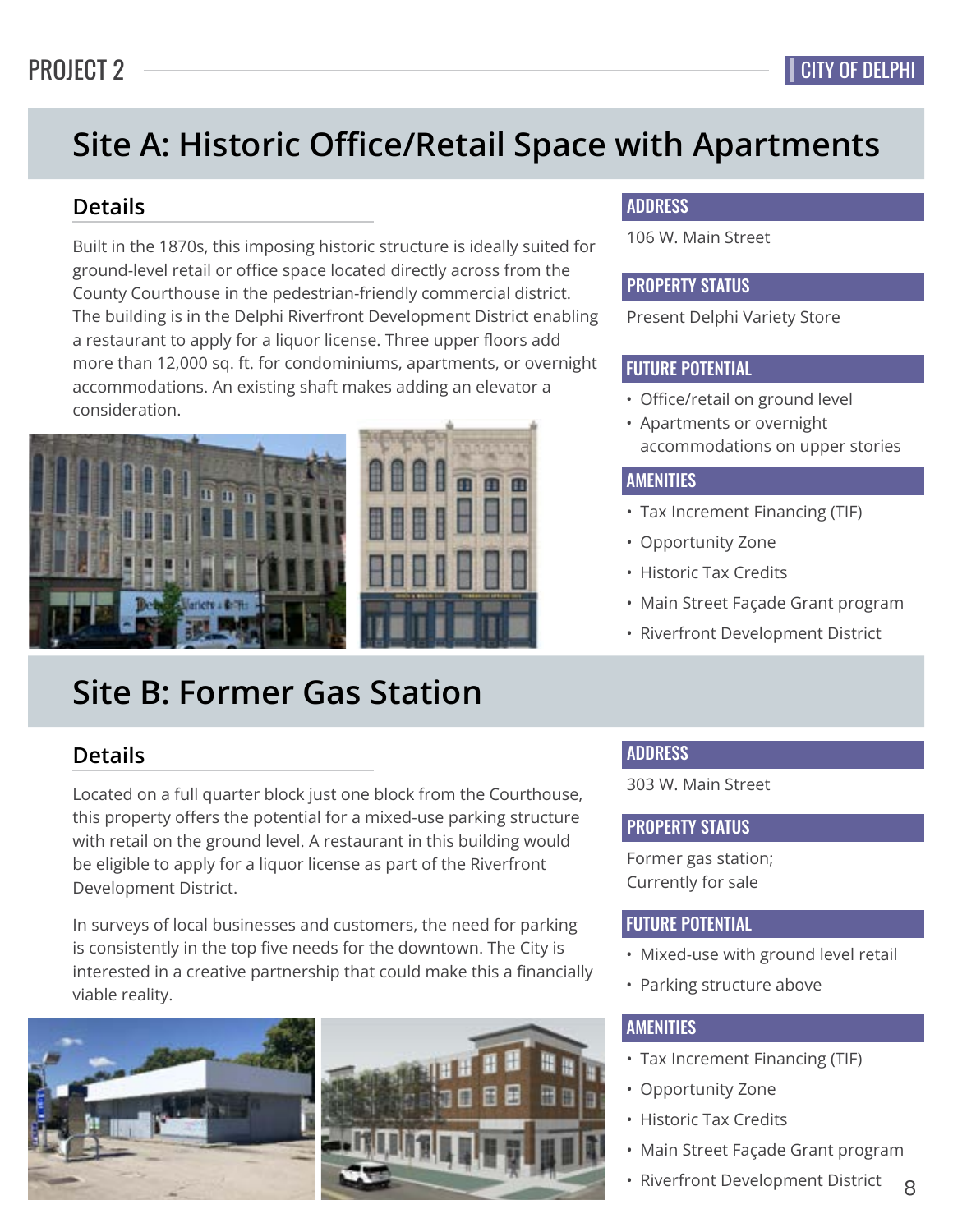# CURRENT MOMENTUM

Delphi was selected as a Stellar Community by the State of Indiana resulting in grants of more than \$16 million for projects to revitalize the downtown commercial district. Among these projects were:

- Faςade rehabilitations on 40+ downtown buildings restoring architectural details and historic trim colors
- Pedestrian-friendly streetscapes with traffic bump outs, sidewalk pavers and historic lighting;
- Gateway and trail development establishing a hiking-biking trail from East Washington Street to the Wabash & Erie Canal Park.

The centerpiece of the Stellar projects was the restoration of the Delphi Opera House as a community center and performing arts venue. State grants were matched by the building's owner, the Delphi Preservation Society. Reopened in 2015, the opera house hosts dozens of concerts and theatrical events each year drawing more than 5,000 people into Delphi from surrounding communities. The City has continued to offer a façade improvement program that boasts a 50/50 match to building owners. Many businesses have taken advantage of this program, adding to the collection of quality-of-place initiatives within the downtown area.

# Incentives to Investment

In addition to the Opportunity Zone and potential tax abatements, the City of Delphi has a downtown commercial Tax Increment Financing (TIF) area as well as three Residential TIF allocation areas. Historical Tax Credit incentives are available for many downtown rehabilitation projects. A Riverfront Development District affords restaurants and eateries the opportunity to apply for a liquor license.

# Pipeline Initiatives in Pursuit

- Carroll County is one of six counties in the Greater Lafayette Region that will participate in a \$30 million grant awarded to the area through the Regional Economic Acceleration and Development Initiative (READI). Among the projects are a regional residential development plan and a trails project along the Wabash River Corridor.
- With a \$13 million water utility expansion now complete, the City is turning its attention to an expansion of the wastewater plant within the next few years that will double its capacity.
- The City has committed ARPA funding to make broadband available to all businesses and residents in the community.
- The City of Delphi is updating its comprehensive plan, zoning ordinances, and guidelines for developers.







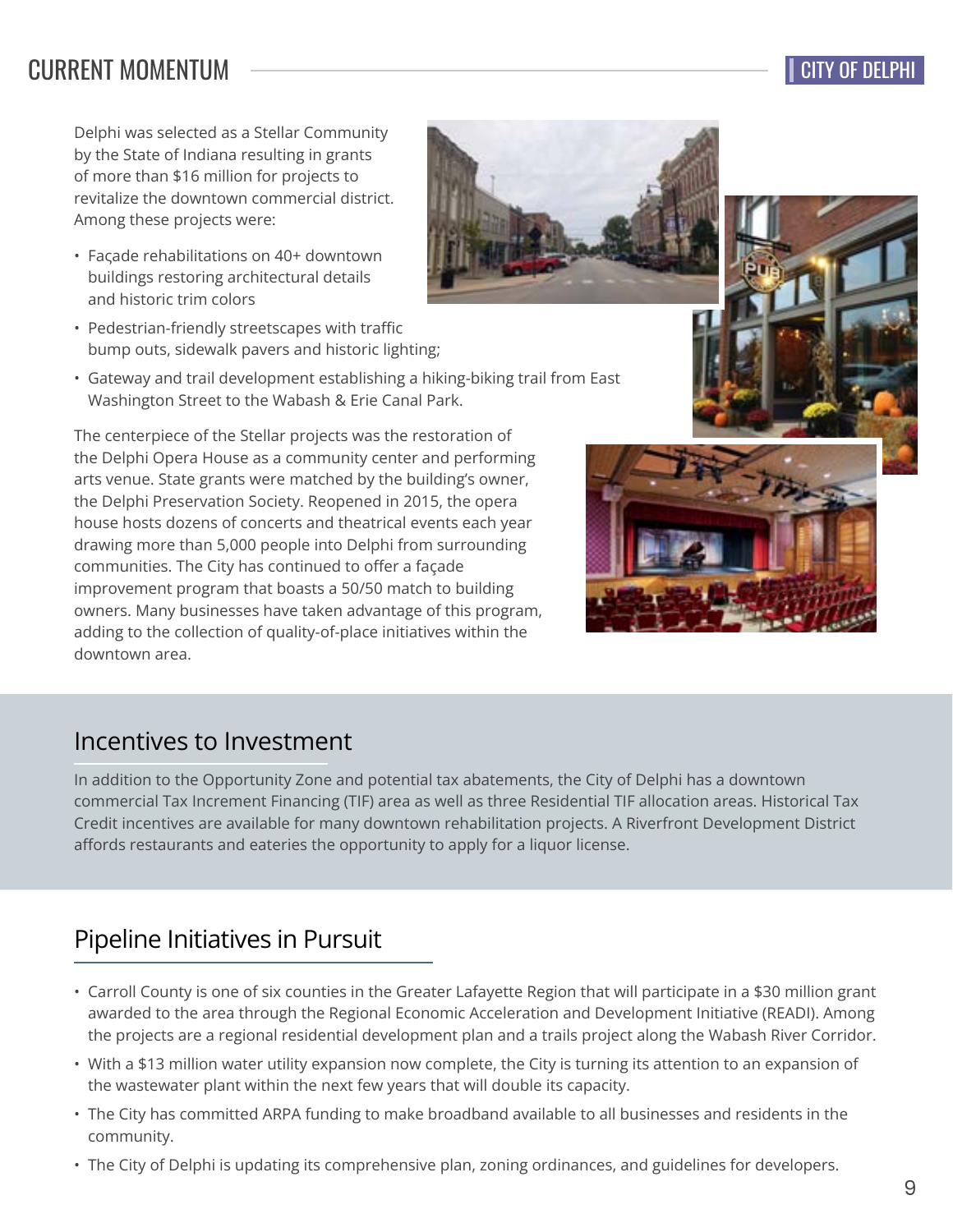# BY THE NUMBERS

| Project                                           | <b>Private &amp; Public</b><br>(Total) Investments |
|---------------------------------------------------|----------------------------------------------------|
| <b>Stellar Communities</b>                        | \$21,000,000                                       |
| Drinking Water Infrastructure                     | \$13,000,000                                       |
| Samuel Milroy Road Reconstruction                 | \$2,000,000                                        |
| NLT Monon High Bridge ADA Compliant Trail Project | \$2,000,000                                        |

# BRIEF HISTORY

Platted in 1828, Delphi is named for the Grecian city with its famous oracle – now the mascot of the Delphi schools.

Delphi is also known as the home of the Wabash and Erie Canal. A rewatered section of the canal dotted with historic bridges serves as a focal point and invites visitors to ride on a replica packet boat called "The Delphi." A worldclass museum and interpretive center just blocks from the downtown hosts events and celebrates the canal experience.





Delphi is home to a large network of parks and trails, numerous shops, restaurants, and heritage and cultural attractions. In Delphi's earliest days, it was known for its large pork-packing business, and now it hosts the county's largest employer Indiana Packers Corporation, just south of the city.

Delphi's downtown has many architecturally and historically significant three- and





four-story buildings dating from the 1850s through the early 1900s. The commercial district was listed on the National Register of Historic Places as the Delphi Courthouse Square Historic District in 2010. Residential areas also include many fine historic homes. Both business and residential architecture and construction were influenced by the wealth of merchants and tradesmen during the Canal Era from the 1840s to the early 1870s.